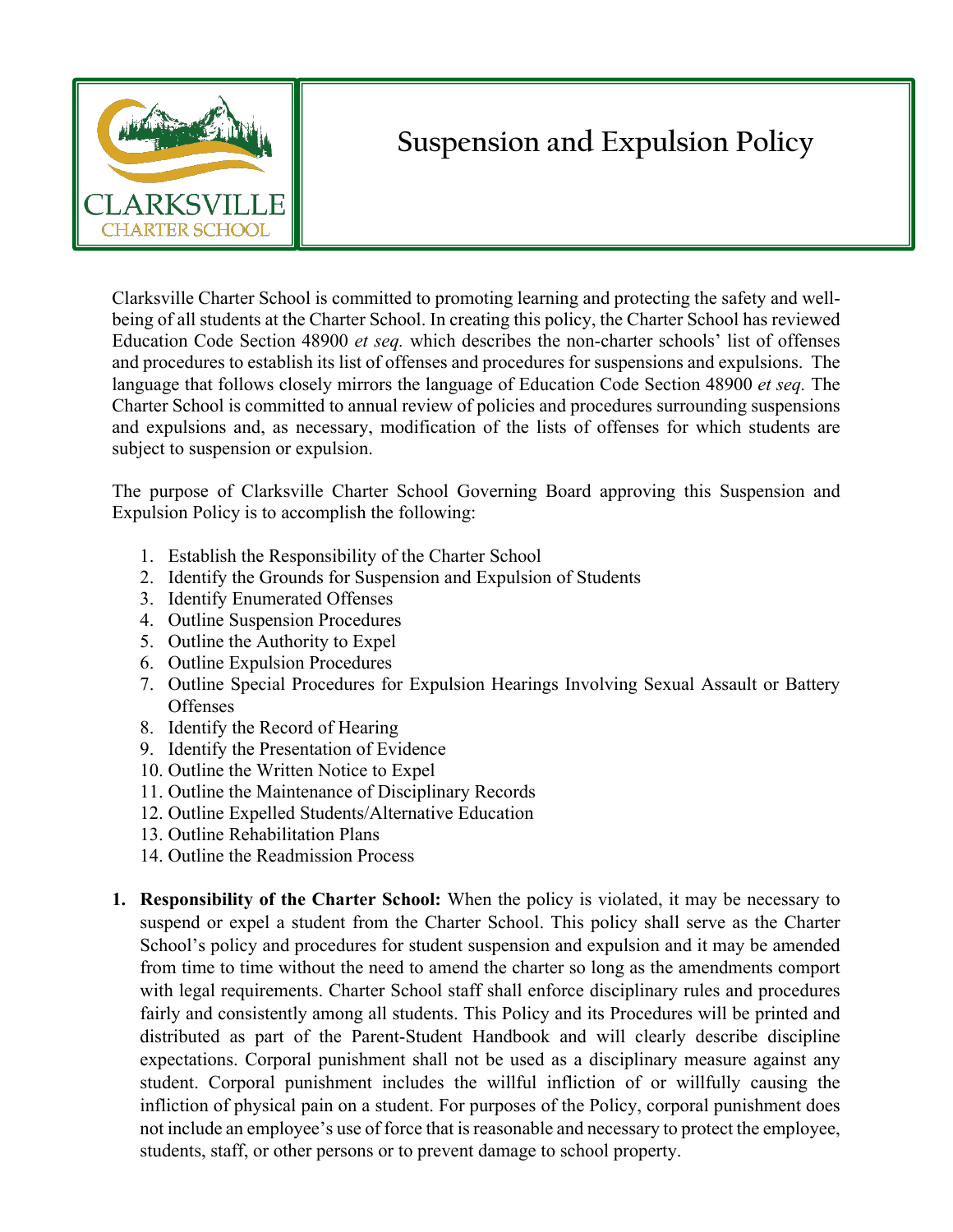A student has the right to be free from the use of seclusion and behavioral restraints of any form imposed as a means of coercion, discipline, convenience, or retaliation by staff. This right includes, but is not limited to, the right to be free from the use of a drug administered to the student in order to control the student's behavior or to restrict the student's freedom of movement, if that drug is not a standard treatment for the student's medical or psychiatric condition. School staff may use seclusion or a behavior restraint only to control behavior that poses a clear and present danger of serious physical harm to the pupil or others that cannot be immediately prevented by a response that is less restrictive. School staff shall avoid, whenever possible, the use of seclusion or behavioral restraint techniques.

School staff shall not do any of the following:

- Use seclusion or a behavioral restraint for the purpose of coercion, discipline, convenience, or retaliation.
- Use locked seclusion, unless it is in a facility otherwise licensed or permitted by state law to use a locked room.
- Use a physical restraint technique that obstructs a pupil's respiratory airway or impairs the pupil's breathing or respiratory capacity, including techniques in which a staff member places pressure on a pupil's back or places his or her body weight against the pupil's torso or back.
- Use a behavioral restraint technique that restricts breathing, including, but not limited to, using a pillow, blanket, carpet, mat, or other item to cover a pupil's face.
- Place a pupil in a facedown position with the pupil's hands held or restrained behind the pupil's back.
- Use a behavioral restraint for longer than is necessary to contain the behavior that poses a clear and present danger of serious physical harm to the pupil or others.
- The Charter School administration shall ensure that students and their parents/guardians are notified in writing upon enrollment of all discipline policies and procedures.

Suspended or expelled students shall be excluded from all school and school-related activities unless otherwise agreed during the period of suspension or expulsion.

A student identified as an individual with disabilities or for whom the Charter School has a basis of knowledge of a suspected disability pursuant to the Individuals with Disabilities Education Improvement Act of 2004 ("IDEIA") or who is qualified for services under Section 504 of the Rehabilitation Act of 1973 ("Section 504") is subject to the same grounds for suspension and expulsion and is accorded the same due process procedures applicable to general education students except when federal and state law mandates additional or different procedures. The Charter School will follow all applicable federal and state laws including but not limited to the California Education Code, when imposing any form of discipline on a student identified as an individual with disabilities or for whom the Charter School has a basis of knowledge of a suspected disability or who is otherwise qualified for such services or protections in according due process to such students. Additional detail follows below.

**2. Grounds for Suspension and Expulsion of Students:** A student may be suspended or expelled for prohibited misconduct if the act is related to school activity or school attendance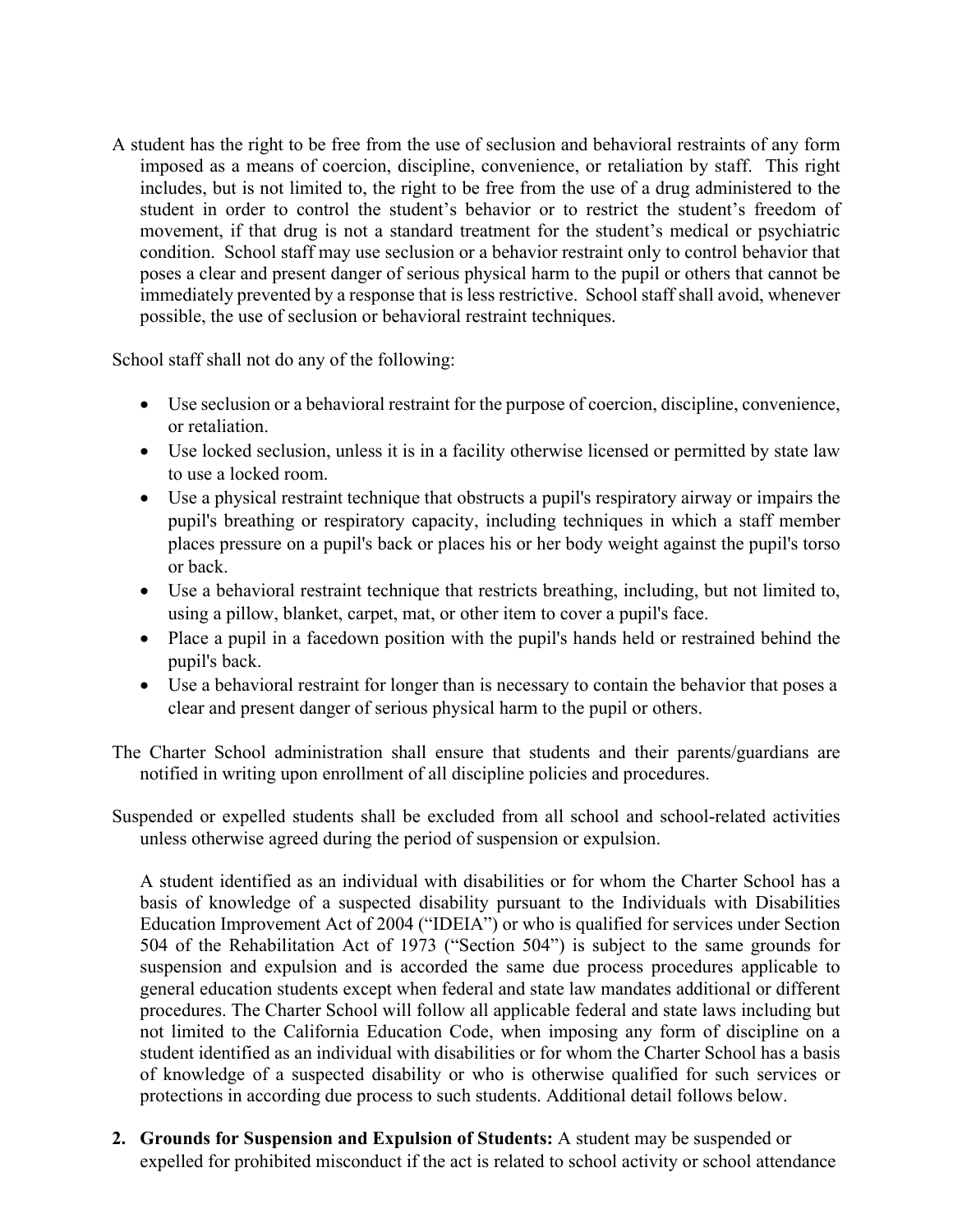occurring at any time including but not limited to: a) while on school grounds; b) while going to or coming from school; c) during the lunch period, whether on or off the school campus; d) during, going to, or coming from a school-sponsored activity.

## **3. Enumerated Offenses:**

- Discretionary Suspension Offenses. Students may be suspended for any of the following acts when it is determined the student:
	- o Caused, attempted to cause, or threatened to cause physical injury to another person.
	- o Willfully used force of violence upon the person of another, except self-defense.
	- o Unlawfully possessed, used, sold or otherwise furnished, or was under the influence of any controlled substance, as defined in Health and Safety Code 11053-11058, alcoholic beverage, or intoxicant of any kind.
	- o Unlawfully offered, arranged, or negotiated to sell any controlled substance as defined in Health and Safety Code Sections 11053-11058, alcoholic beverage or intoxicant of any kind, and then sold, delivered or otherwise furnished to any person another liquid substance or material and represented same as controlled substance, alcoholic beverage or intoxicant.
	- o Committed or attempted to commit robbery or extortion.
	- o Caused or attempted to cause damage to school property or private property.
	- o Stole or attempted to steal school property or private property (as used in this policy, "school property" includes, but is not limited to, electronic files and databases).
	- o Possessed or used tobacco or products containing tobacco or nicotine products, including but not limited, to cigars, cigarettes, miniature cigars, clove cigarettes, smokeless tobacco, snuff, chew packets and betel. This section does not prohibit the use of his or her own prescription products by a student.
	- o Committed an obscene act or engaged in habitual profanity or vulgarity.
	- o Unlawfully possessed or unlawfully offered, arranged, or negotiated to sell any drug paraphernalia, as defined in Health and Safety Code Section 11014.5.
	- o Disrupted school activities or otherwise willfully defied the valid authority of supervisors, teachers, administrators, other school officials, or other school personnel engaged in the performance of their duties.
		- o Commencing July 1, 2020, a pupil enrolled in kindergarten or any of grades 1 to 8, inclusive, shall not be suspended for any of the acts specified above relating to disrupting school activities and willful defiance, and those acts shall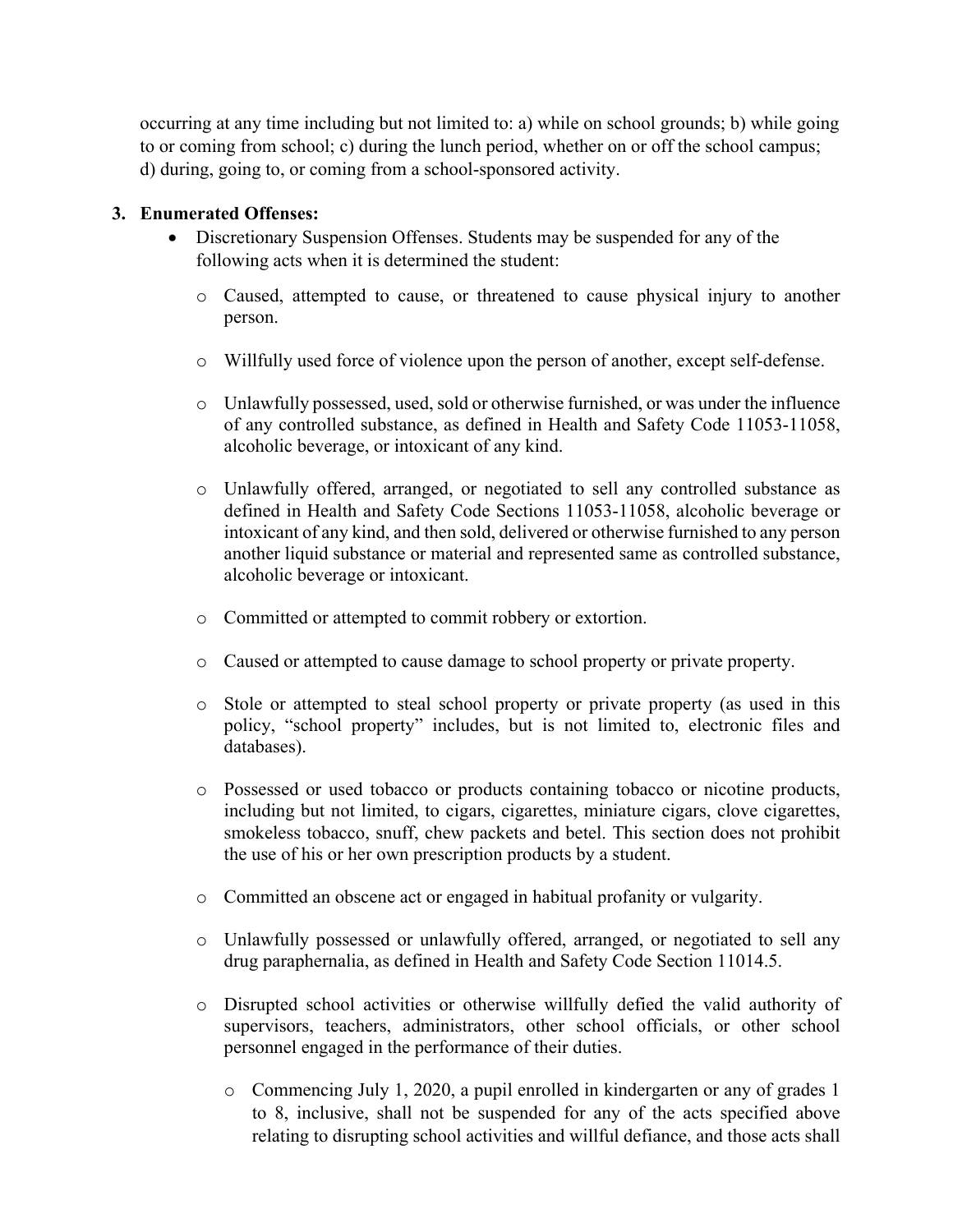not constitute grounds for a pupil enrolled in kindergarten or any of grades 1 to 12, inclusive, to be recommended for expulsion.

- o Knowingly received stolen school property or private property.
- o Possessed an imitation firearm, i.e.: a replica of a firearm that is so substantially similar in physical properties to an existing firearm as to lead a reasonable person to conclude that the replica is a firearm.
- o Committed or attempted to commit a sexual assault as defined in Penal Code Sections 261, 266c, 286, 288, 289, or former 288a, or committed a sexual battery as defined in Penal Code Section 243.4.
- o Harassed, threatened, or intimidated a student who is a complaining witness or witness in a school disciplinary proceeding for the purpose of preventing that student from being a witness and/or retaliating against that student for being a witness.
- o Unlawfully offered, arranged to sell, negotiated to sell, or sold the prescription drug Soma.
- o Engaged in, or attempted to engage in hazing. For the purposes of this subdivision, "hazing" means a method of initiation or preinitiation into a student organization or body, whether or not the organization or body is officially recognized by an educational institution, which is likely to cause serious bodily injury or personal degradation or disgrace resulting in physical or mental harm to a former, current, or prospective student. For purposes of this section, "hazing" does not include athletic events or school-sanctioned events.
- o Made terrorist threats against school officials and/or school property. For purposes of this section, "terroristic threat" shall include any statement, whether written or oral, by a person who willfully threatens to commit a crime which will result in death, great bodily injury to another person, or property damage in excess of one thousand dollars (\$1,000), with the specific intent that the statement is to be taken as a threat, even if there is no intent of actually carrying it out, which, on its face and under the circumstances in which it is made, is so unequivocal, unconditional, immediate, and specific as to convey to the person threatened, a gravity of purpose and an immediate prospect of execution of the threat, and thereby causes that person reasonably to be in sustained fear for his or her own safety or for his or her immediate family's safety, or for the protection of school property, or the personal property of the person threatened or his or her immediate family.
- o Committed sexual harassment, as defined in Education Code Section 212.5. For the purposes of this section, the conduct described in Section 212.5 must be considered by a reasonable person of the same gender as the victim to be sufficiently severe or pervasive to have a negative impact upon the individual's academic performance or to create an intimidating, hostile, or offensive educational environment. This section shall apply to students in any of grades 4 to 12, inclusive.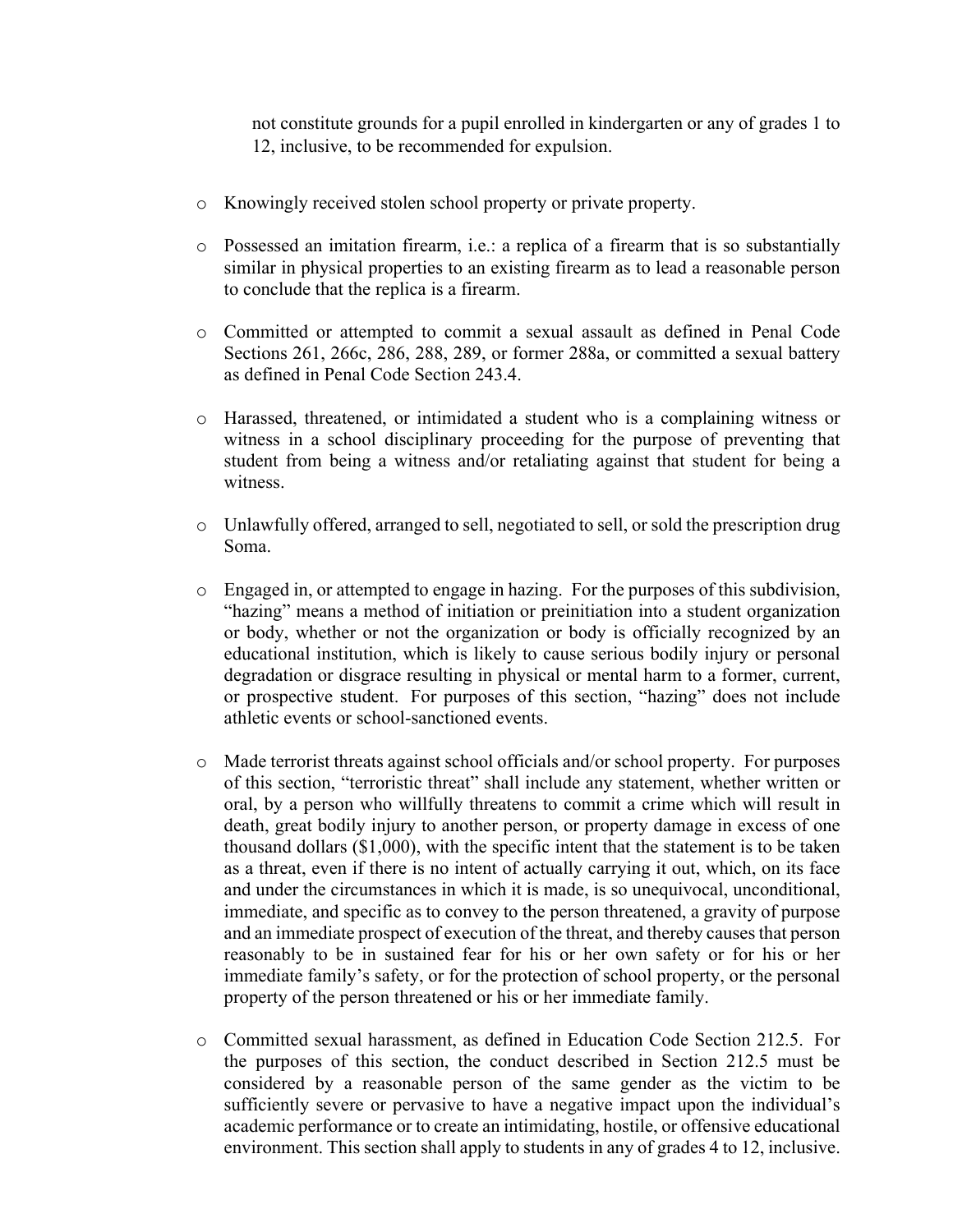- o Caused, attempted to cause, threaten to cause or participated in an act of hate violence, as defined in subdivision (e) of Section 233 of the Education Code. This section shall apply to students in any of grades 4 to 12, inclusive.
- o Intentionally harassed, threatened or intimidated a student or group of students to the extent of having the actual and reasonably expected effect of materially disrupting class work, creating substantial disorder and invading student rights by creating an intimidating or hostile educational environment. This section shall apply to students in any of grades 4 to 12, inclusive.
- o Discriminated against, harassed, intimidated, and/or bullied any person or groups of persons based on the following actual or perceived characteristics: disability, gender, nationality, race or ethnicity, religion, sexual orientation, gender identity, gender expression or association with one or more of these actual or perceived characteristics. This policy applies to all acts related to school activity or school attendance occurring within the school.
- $\circ$  Engaged in an act of bullying, including, but not limited to, bullying committed by means of an electronic act.
	- 1) "Bullying" means any severe or pervasive physical or verbal act or conduct, including communications made in writing or by means of an electronic act, and including one or more acts committed by a student or group of students which would be deemed hate violence or harassment, threats, or intimidation, which are directed toward one or more students that has or can be reasonably predicted to have the effect of one or more of the following:
		- i. Placing a reasonable student (defined as a student, including, but is not limited to, a student with exceptional needs, who exercises average care, skill, and judgment in conduct for a person of the student's age, or for a person of that student's age with exceptional needs) or students in fear of harm to that student's or those students' person or property.
		- ii. Causing a reasonable student to experience a substantially detrimental effect on that student's physical or mental health.
		- iii. Causing a reasonable student to experience substantial interference with that student's academic performance.
		- iv. Causing a reasonable student to experience substantial interference with that student's ability to participate in or benefit from the services, activities, or privileges provided by the Charter School.
	- 2) "Electronic Act" means the transmission by means of an electronic device, including, but not limited to, a telephone, wireless telephone, or other wireless communication device, computer, or pager, of a communication, including, but not limited to, any of the following:
		- i. A message, text, sound, or image.
		- ii. A post on a social network Internet Web site including, but not limited to: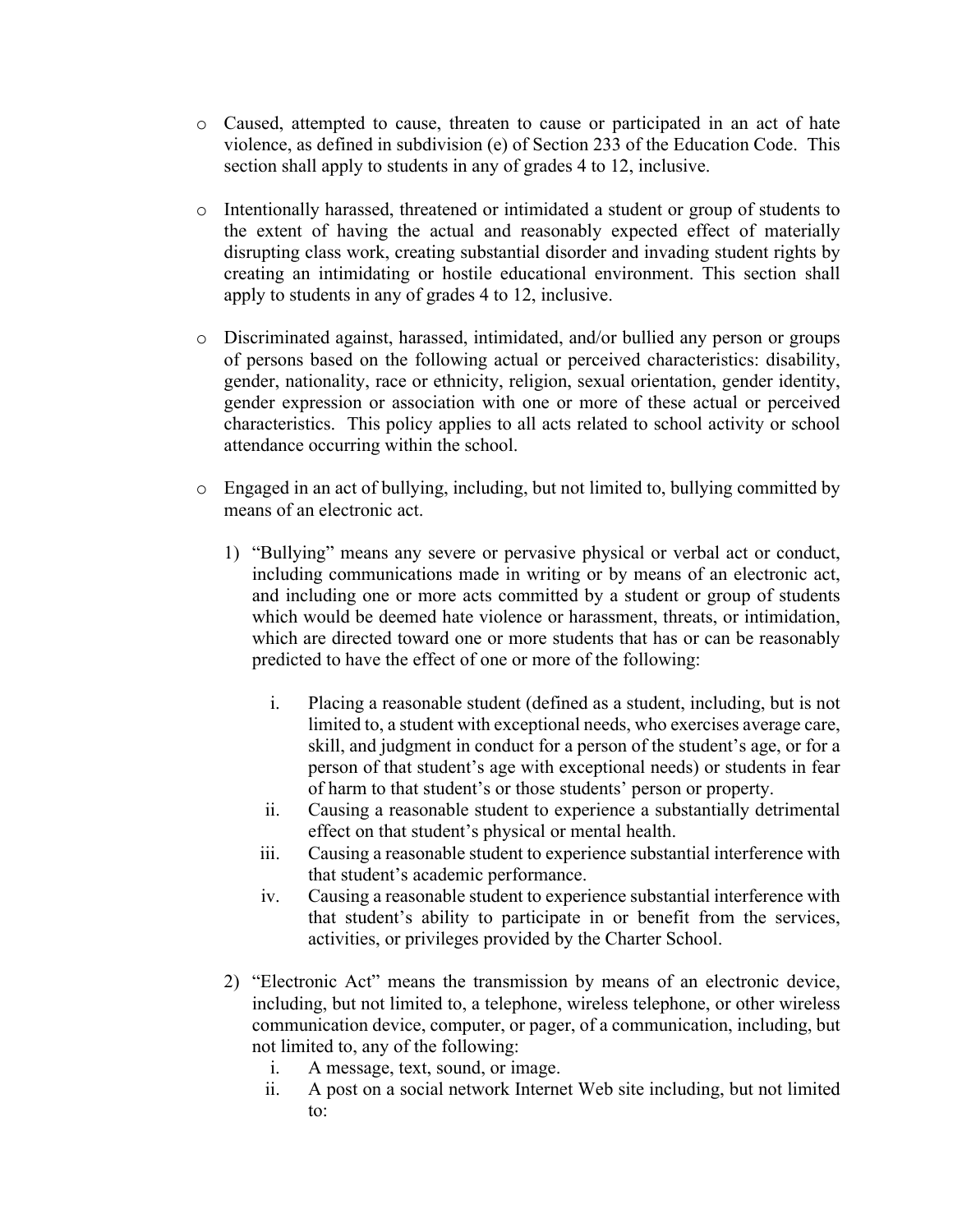- (a) Posting to or creating a burn page. A "burn page" means an Internet Web site created for the purpose of having one or more of the effects as listed in subparagraph (1) above.
- (b) Creating a credible impersonation of another actual student for the purpose of having one or more of the effects listed in subparagraph (1) above. "Credible impersonation" means to knowingly and without consent impersonate a student for the purpose of bullying the student and such that another student would reasonably believe, or has reasonably believed, that the student was or is the student who was impersonated.
- (c) Creating a false profile for the purpose of having one or more of the effects listed in subparagraph (1) above. "False profile" means a profile of a fictitious student or a profile using the likeness or attributes of an actual student other than the student who created the false profile.
- iii. Notwithstanding subparagraphs (1) and (2) above, an electronic act shall not constitute pervasive conduct solely on the basis that it has been transmitted on the Internet or is currently posted on the Internet.
- iv. An act of cyber sexual bullying.  $(48900(r)(2)(A)(iii)$ .
	- (a) For purposes of this section, "cyber sexual bullying" means the dissemination of, or the solicitation or incitement to disseminate, a photograph or other visual recording by a pupil to another pupil or to school personnel by means of an electronic act that has or can be reasonably predicted to have one or more of the effects described above. A photograph or other visual recording shall include the depiction of a nude, semi-nude or sexually explicit photograph or other visual recording of a minor where the minor is identifiable from the photograph, visual recording or other electronic act.
	- (b) Cyber sexual bullying does not include a depiction, portrayal, or image that has any serious literary, artistic, educational, political or scientific value or that involves athletic events or school-sanctioned activities.
- o A student who aids or abets, as defined in Section 31 of the Penal Code, the infliction or attempted infliction of physical injury to another person may be subject to suspension, but not expulsion, except that a student who has been adjudged by a juvenile court to have committed, as an aider and abettor, a crime of physical violence in which the victim suffered great bodily injury or serious bodily injury shall be subject to discipline pursuant to subdivision (1).
- o Possessed, sold, or otherwise furnished any knife unless, in the case of possession of any object of this type, the student had obtained written permission to possess the item from a certificated school employee, with the Director or designee's concurrence.
- Non-Discretionary Suspension Offenses: Students must be suspended and recommended for expulsion for any of the following acts when it is determined the student: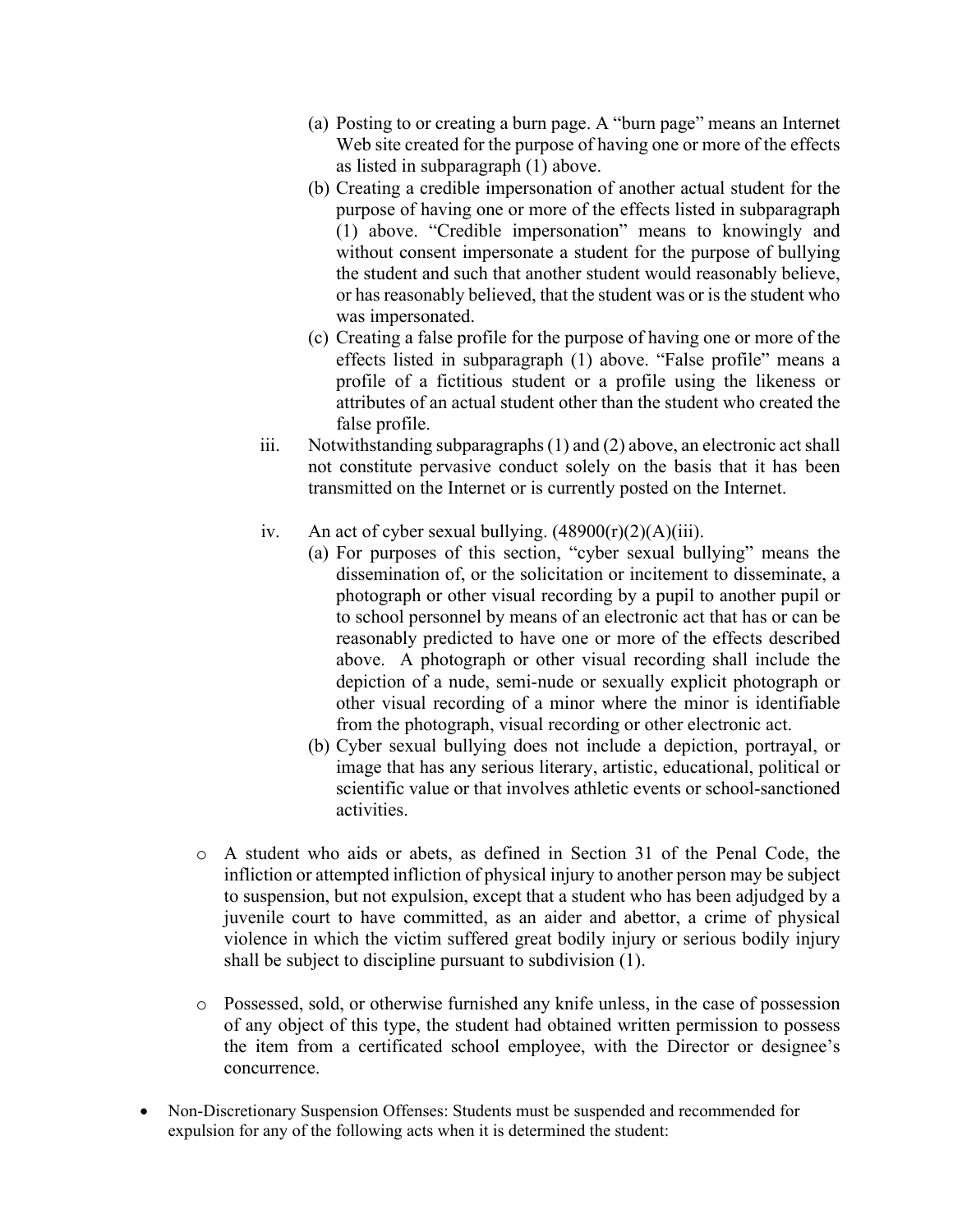- o Possessed, sold, or otherwise furnished any firearm, explosive, or other dangerous object unless, in the case of possession of any object of this type, the students had obtained written permission to possess the item from a certificated school employee, with the Director or designee's concurrence.
- Discretionary Expellable Offenses: Students may be recommended for expulsion for any of the following acts when it is determined the student:
	- o Caused, attempted to cause, or threatened to cause physical injury to another person.
	- o Willfully used force of violence upon the person of another, except self-defense.
	- o Unlawfully possessed, used, sold or otherwise furnished, or was under the influence of any controlled substance, as defined in Health and Safety Code Sections 11053- 11058, alcoholic beverage, or intoxicant of any kind.
	- o Unlawfully offered, arranged, or negotiated to sell any controlled substance as defined in Health and Safety Code Sections 11053-11058, alcoholic beverage or intoxicant of any kind, and then sold, delivered or otherwise furnished to any person another liquid substance or material and represented same as controlled substance, alcoholic beverage or intoxicant.
	- o Committed or attempted to commit robbery or extortion.
	- o Caused or attempted to cause damage to school property or private property.
	- o Stole or attempted to steal school property or private property.
	- o Possessed or used tobacco or products containing tobacco or nicotine products, including but not limited to cigars, cigarettes, miniature cigars, clove cigarettes, smokeless tobacco, snuff, chew packets and betel. This section does not prohibit the use of his or her own prescription products by a student.
	- o Committed an obscene act or engaged in habitual profanity or vulgarity.
	- o Unlawfully possessed or unlawfully offered, arranged, or negotiated to sell any drug paraphernalia, as defined in Health and Safety Code Section 11014.5.
	- o Knowingly received stolen school property or private property.
	- o Possessed an imitation firearm, i.e.: a replica of a firearm that is so substantially similar in physical properties to an existing firearm as to lead a reasonable person to conclude that the replica is a firearm.
	- o Committed or attempted to commit a sexual assault as defined in Penal Code Sections 261, 266c, 286, 288, 289, or former 288a, or committed a sexual battery as defined in Penal Code Section 243.4.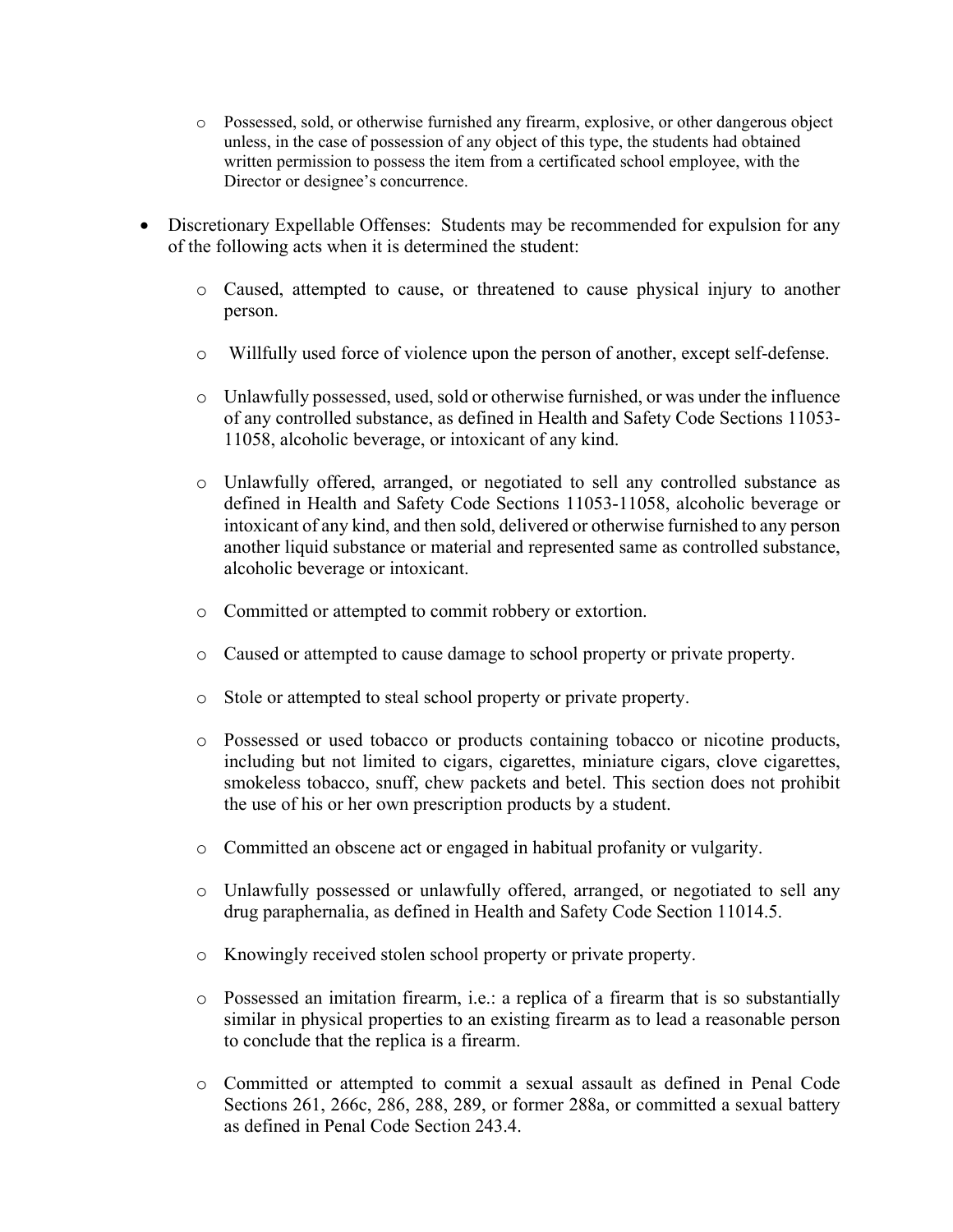- o Harassed, threatened, or intimidated a student who is a complaining witness or witness in a school disciplinary proceeding for the purpose of preventing that student from being a witness and/or retaliating against that student for being a witness.
- o Unlawfully offered, arranged to sell, negotiated to sell, or sold the prescription drug Soma.
- o Engaged in, or attempted to engage in hazing. For the purposes of this subdivision, "hazing" means a method of initiation or pre-initiation into a student organization or body, whether or not the organization or body is officially recognized by an educational institution, which is likely to cause serious bodily injury or personal degradation or disgrace resulting in physical or mental harm to a former, current, or prospective student. For purposes of this section, "hazing" does not include athletic events or school-sanctioned events.
- o Made terrorist threats against school officials and/or school property. For purposes of this section, "terroristic threat" shall include any statement, whether written or oral, by a person who willfully threatens to commit a crime which will result in death, great bodily injury to another person, or property damage in excess of one thousand dollars (\$1,000), with the specific intent that the statement is to be taken as a threat, even if there is no intent of actually carrying it out, which, on its face and under the circumstances in which it is made, is so unequivocal, unconditional, immediate, and specific as to convey to the person threatened, a gravity of purpose and an immediate prospect of execution of the threat, and thereby causes that person reasonably to be in sustained fear for his or her own safety or for his or her immediate family's safety, or for the protection of school property, or the personal property of the person threatened or his or her immediate family.
- o Committed sexual harassment, as defined in Education Code Section 212.5. For the purposes of this section, the conduct described in Section 212.5 must be considered by a reasonable person of the same gender as the victim to be sufficiently severe or pervasive to have a negative impact upon the individual's academic performance or to create an intimidating, hostile, or offensive educational environment. This section shall apply to students in any of grades 4 to 12, inclusive.
- o Caused, attempted to cause, threaten to cause or participated in an act of hate violence, as defined in subdivision (e) of Section 233 of the Education Code. This section shall apply to students in any of grades 4 to 12, inclusive.
- o Intentionally harassed, threatened or intimidated a student or group of students to the extent of having the actual and reasonably expected effect of materially disrupting class work, creating substantial disorder and invading student rights by creating an intimidating or hostile educational environment. This section shall apply to students in any of grades 4 to 12, inclusive.
- o Discriminated against, harassed, intimidated, and/or bullied any person or groups of persons based on the following actual or perceived characteristics: disability, gender, nationality, race or ethnicity, religion, sexual orientation, gender identity,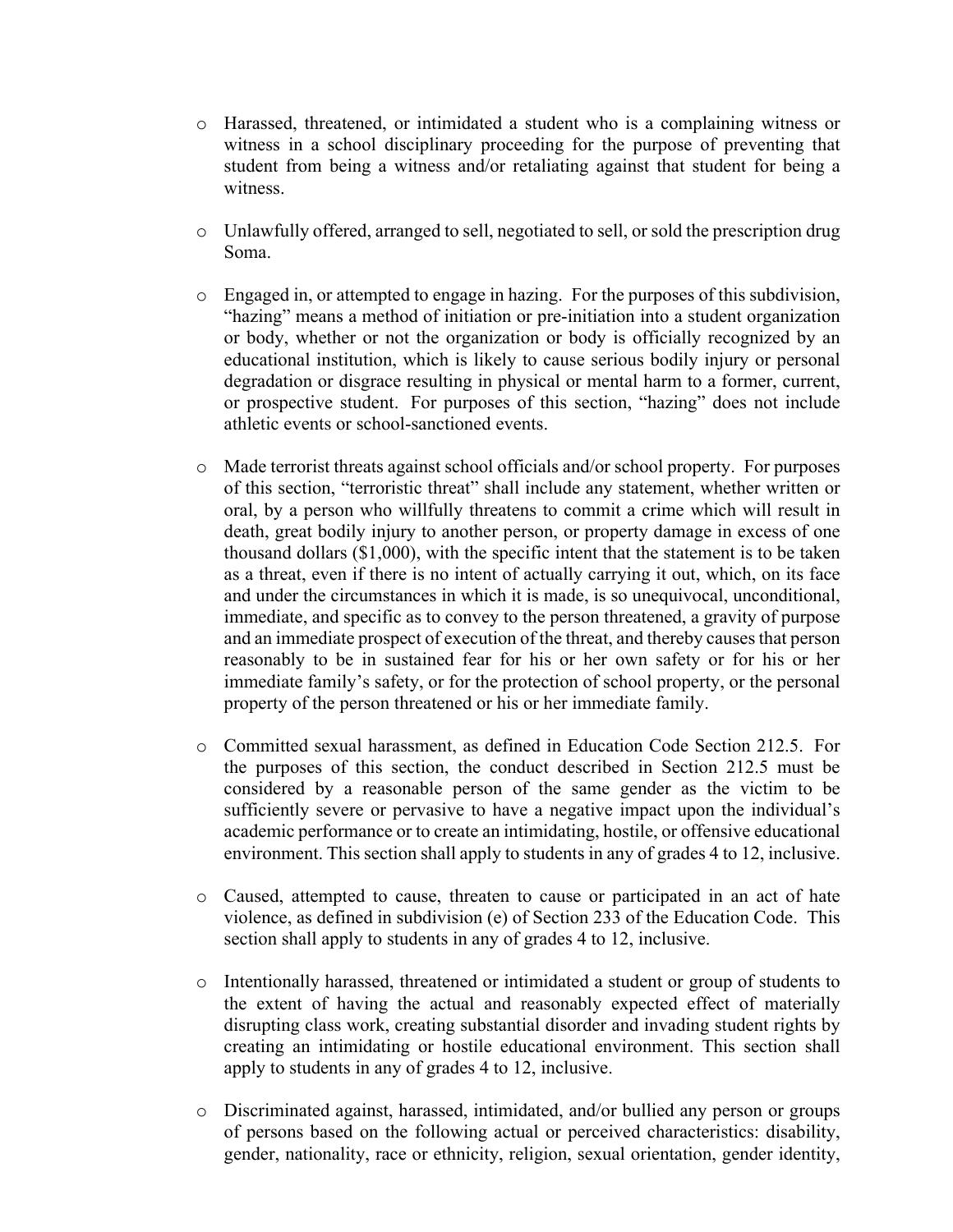gender expression or association with one or more of these actual or perceived characteristics. This policy applies to all acts related to school activity or school attendance occurring within the school.

- o Engaged in an act of bullying, including, but not limited to, bullying committed by means of an electronic act.
	- 1) "Bullying" means any severe or pervasive physical or verbal act or conduct, including communications made in writing or by means of an electronic act, and including acts one or more acts committed by a student or group of students which would be deemed hate violence or harassment, threats, or intimidation, which are directed toward one or more students that has or can be reasonably predicted to have the effect of one or more of the following:
		- i. Placing a reasonable student (defined as a student, including, but is not limited to, a student with exceptional needs, who exercises average care, skill, and judgment in conduct for a person of that student's age, or for a person of that student's age with exceptional needs) or students in fear of harm to that student's or those students' person or property.
		- ii. Causing a reasonable student to experience a substantially detrimental effect on that student's physical or mental health.
		- iii. Causing a reasonable student to experience substantial interference with that student's academic performance.
		- iv. Causing a reasonable student to experience substantial interference with that student's ability to participate in or benefit from the services, activities, or privileges provided by the Charter School.
	- 2) "Electronic Act" means the transmission by means of an electronic device, including, but not limited to, a telephone, wireless telephone, or other wireless communication device, computer, or pager, of a communication, including, but not limited to, any of the following:
		- i. A message, text, sound, or image.
		- ii. A post on a social network Internet Web site including, but not limited to:
			- (c) Posting to or creating a burn page. A "burn page" means an Internet Web site created for the purpose of having one or more of the effects as listed in subparagraph (1) above.
			- (d) Creating a credible impersonation of another actual student for the purpose of having one or more of the effects listed in subparagraph (1) above. "Credible impersonation" means to knowingly and without consent impersonate a student for the purpose of bullying the student and such that another student would reasonably believe, or has reasonably believed, that the student was or is the student who was impersonated.
			- (e) Creating a false profile for the purpose of having one or more of the effects listed in subparagraph (1) above. "False profile" means a profile of a fictitious student or a profile using the likeness or attributes of an actual student other than the student who created the false profile.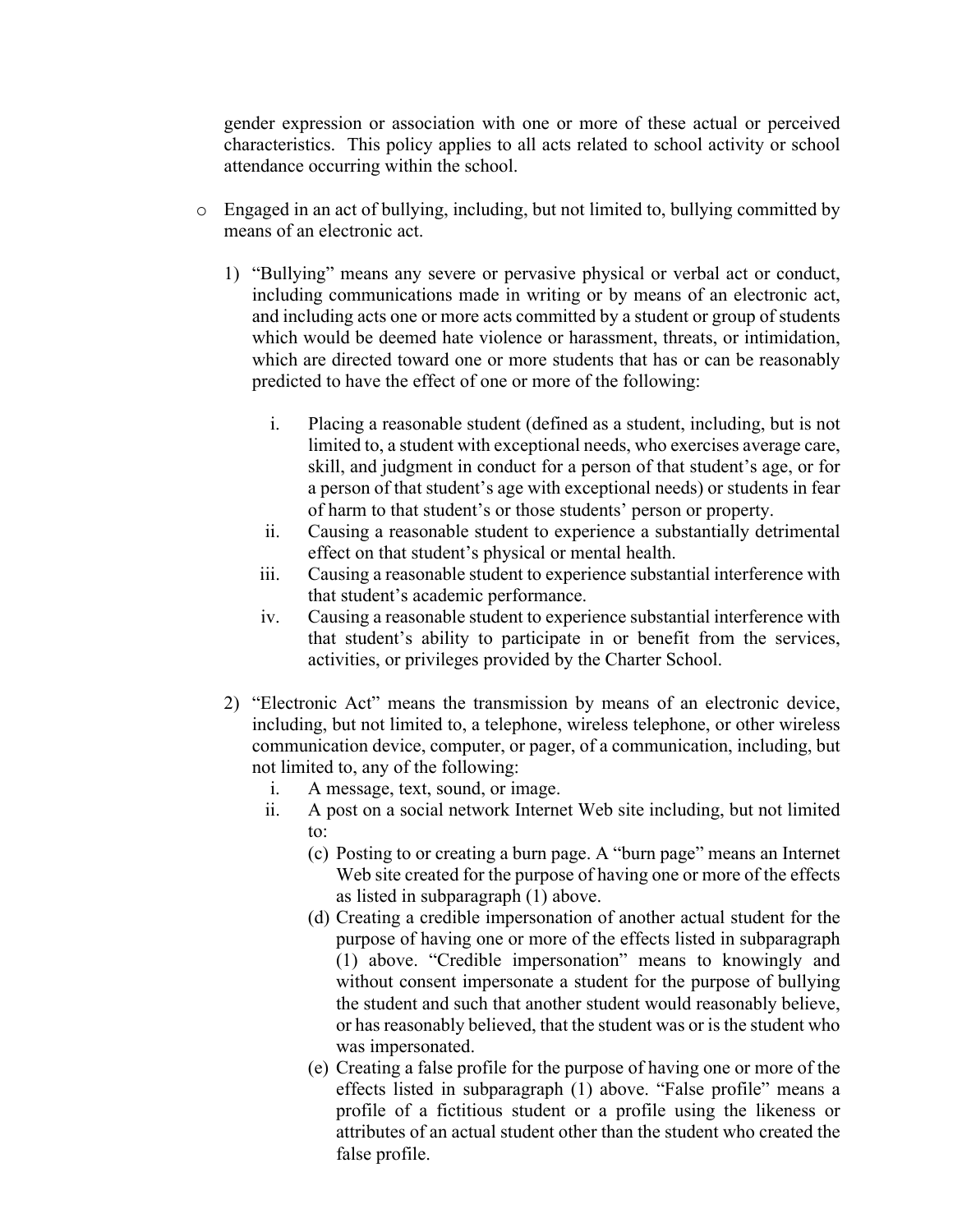- iii. Notwithstanding subparagraphs (1) and (2) above, an electronic act shall not constitute pervasive conduct solely on the basis that it has been transmitted on the Internet or is currently posted on the Internet.
- iv. An act of cyber sexual bullying.  $(48900(r)(2)(A)(iii)$ .
	- (a) For purposes of this section, "cyber sexual bullying" means the dissemination of, or the solicitation or incitement to disseminate, a photograph or other visual recording by a pupil to another pupil or to school personnel by means of an electronic act that has or can be reasonably predicted to have one or more of the effects described above. A photograph or other visual recording shall include the depiction of a nude, semi-nude or sexually explicit photograph or other visual recording of a minor where the minor is identifiable from the photograph, visual recording or other electronic act.
	- (b) Cyber sexual bullying does not include a depiction, portrayal, or image that has any serious literary, artistic, educational, political or scientific value or that involves athletic events or school-sanctioned activities.
- o A student who aids or abets, as defined in Section 31 of the Penal Code, the infliction or attempted infliction of physical injury to another person may be subject to suspension, but not expulsion, except that a student who has been adjudged by a juvenile court to have committed, as an aider and abettor, a crime of physical violence in which the victim suffered great bodily injury or serious bodily injury shall be subject to discipline pursuant to subdivision (1).
- o Possessed, sold, or otherwise furnished any knife unless, in the case of possession of any object of this type, the student had obtained written permission to possess the item from a certificated school employee, with the Director or designee's concurrence.
- Non-Discretionary Expellable Offenses: Students must be recommended for expulsion for any of the following acts when it is determined pursuant to the procedures below that the student:
	- o Possessed, sold, or otherwise furnished any firearm, explosive, or other dangerous object unless, in the case of possession of any object of this type, the students had obtained written permission to possess the item from a certificated school employee, with the Director or designee's concurrence.

If it is determined by the Board of Directors that a student has brought a fire arm or destructive device, as defined in Section 921 of Title 18 of the United States Code, on to campus or to have possessed a firearm or dangerous device on campus, the student shall be expelled for one year, pursuant to the Federal Gun Free Schools Act of 1994.

The term "firearm" means (A) any weapon (including a starter gun) which will or is designed to or may readily be converted to expel a projectile by the action of an explosive; (B) the frame or receiver of any such weapon; (C) any firearm muffler or firearm silencer; or (D) any destructive device. Such term does not include an antique firearm.

The term "destructive device" means (A) any explosive, incendiary, or poison gas,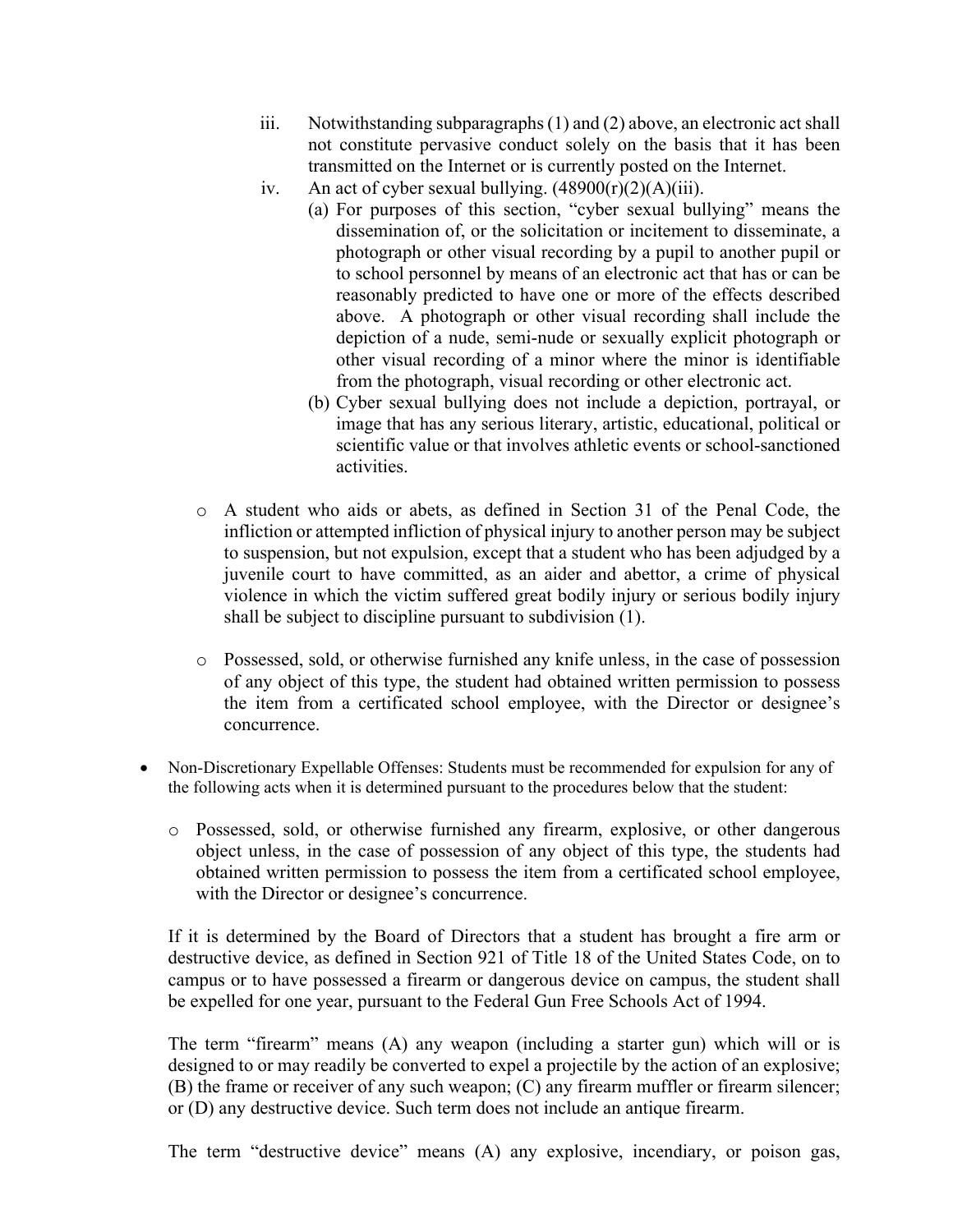including but not limited to: (i) bomb, (ii) grenade, (iii) rocket having a propellant charge of more than four ounces, (iv) missile having an explosive or incendiary charge of more than one-quarter ounce, (v) mine, or (vi) device similar to any of the devices described in the preceding clauses.

- **4. Suspension Procedure:** Suspensions shall be initiated according to the following procedures:
	- Conference: Suspension shall be preceded, if possible, by a conference conducted by the Director or the Director's designee with the student and his or her parent and, whenever practical, the teacher, supervisor or Charter School employee who referred the student to the Director or designee.
	- The conference may be omitted if the Director or designee determines that an emergency situation exists. An "emergency situation" involves a clear and present danger to the lives, safety or health of students or Charter School personnel. If a student is suspended without this conference, both the parent/guardian and student shall be notified of the student's right to return to school for the purpose of a conference.
	- At the conference, the student shall be informed of the reason for the disciplinary action, the evidence against that student, the other means of correction that were attempted before the disciplinary action, and shall be given the opportunity to present that student's version and evidence in his or her defense. This conference shall be held within two school days, unless the student waives this right or is physically unable to attend for any reason including, but not limited to, incarceration or hospitalization. No penalties may be imposed on a student for failure of the student's parent or guardian to attend a conference with Charter School officials. Reinstatement of the suspended student shall not be contingent upon attendance by the student's parent or guardian at the conference.
	- Notice to Parents/Guardians: At the time of the suspension, an administrator or designee shall make a reasonable effort to contact the parent/guardian by telephone or in person. Whenever a student is suspended, the parent/guardian shall be notified in writing of the suspension and the date of return following suspension. This notice shall state the specific offense committed by the student. In addition, the notice may also state the date and time when the student may return to school. If Charter School officials wish to ask the parent/guardian to confer regarding matters pertinent to the suspension, the notice may request that the parent/guardian respond to such requests without delay.
	- Suspension Time Limits/Recommendation for Expulsion: Suspensions, when not including a recommendation for expulsion, shall not exceed five (5) consecutive school days per suspension. Upon a recommendation of Expulsion by the Director or Director's designee, the student and the student's guardian or representative will be invited to a conference to determine if the suspension for the student should be extended pending an expulsion hearing. This determination will be made by the Director or designee upon either of the following: 1) the student's presence will be disruptive to the education process; or 2) the student poses a threat or danger to others. Upon either determination, the student's suspension will be extended pending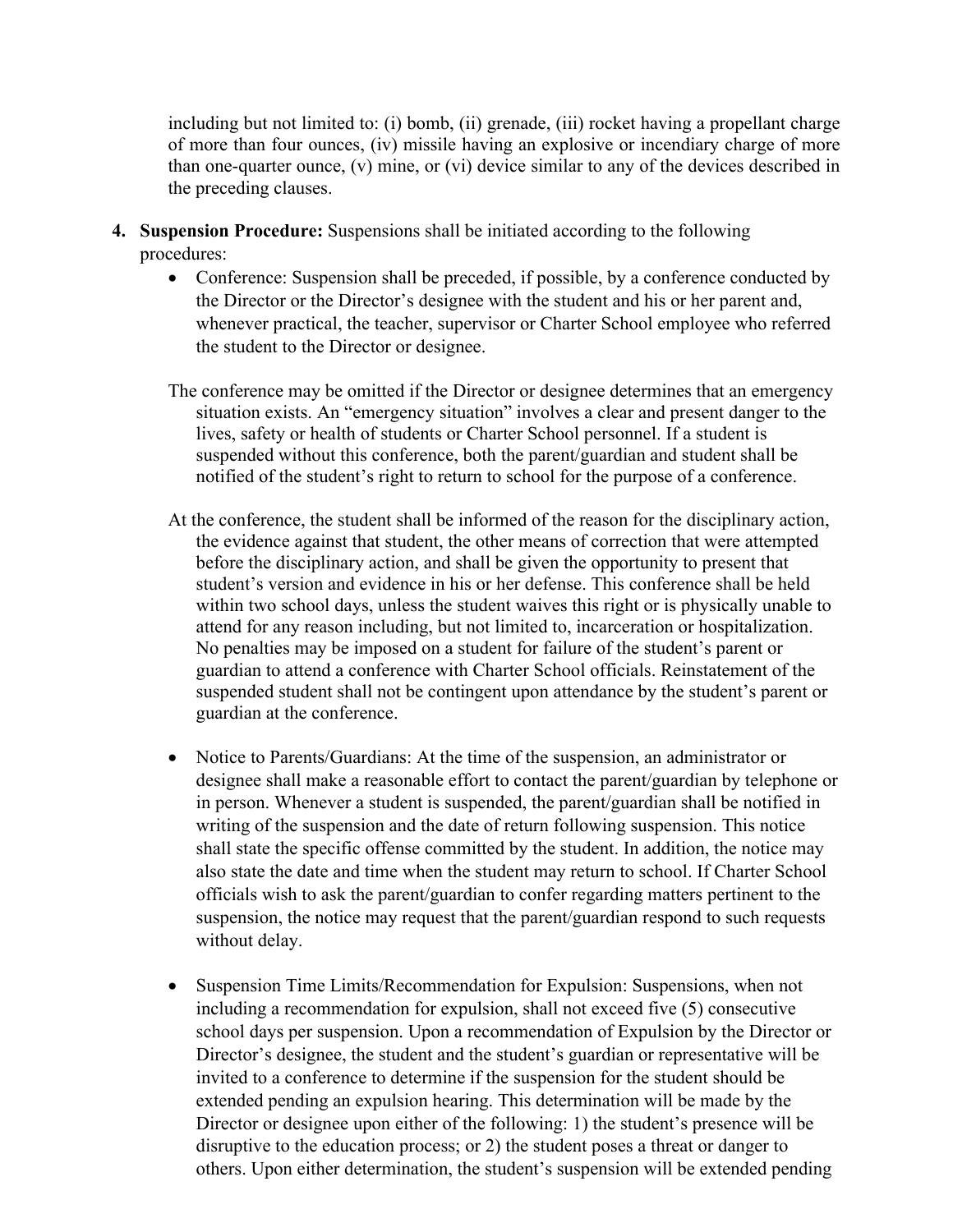the results of an expulsion hearing. If such extended suspension exceeds 10 days, the following procedures shall be followed: 1) The Executive Director shall provide timely, written notice of the charges against the student and an explanation of the student's basic rights; 2) The School will provide a hearing adjudicated by a neutral officer within a reasonable number of days at which the student has a fair opportunity to present testimony, evidence and witnesses and confront and cross-examine adverse witnesses, and at which the pupil has the right to bring legal counsel. At this hearing, it will be determined whether the presence of the student at the School would cause a danger to persons or property or a threat of disrupting the instructional process pending the results of an expulsion hearing.

- Upon the request of a parent/guardian/educational rights holder/student, a teacher shall provide to a student in any of grades 1 to 12 who has been suspended from the School for two or more schooldays, the homework that the pupil would otherwise have been assigned. If a homework assignment that is requested and turned into the teacher by the student either upon the student's return to school from suspension or within the timeframe originally prescribed by the teacher, whichever is later, is not graded before the end of the academic term, that assignment shall not be included in the calculation for the student's overall grade in the class.
- **5. Authority to Expel:** A student may be expelled either by the Charter School Board following a hearing before it or by the Charter School Board upon the recommendation of an Administrative Panel to be assigned by the Board as needed. The Administrative Panel should consist of at least three members who are certificated and neither a teacher of the student or a Board member of the Charter School's governing board. The Administrative Panel may recommend expulsion of any student found to have committed an expellable offense.
- **6. Expulsion Procedures:** Students recommended for expulsion are entitled to a hearing to determine whether the student should be expelled. Unless postponed for good cause, the hearing shall be held within thirty (30) school days after the Director or designee determines that the Student has committed an expellable offense.
- In the event an Administrative Panel hears the case, it will make a recommendation to the Board for a final decision whether to expel. The hearing shall be held in closed session (complying with all student confidentiality rules under FERPA) unless the Student makes a written request for a public hearing three (3) days prior to the hearing.
- Written notice of the hearing shall be forwarded to the student and the student's parent/guardian at least ten (10) calendar days before the date of the hearing. Upon mailing the notice, it shall be deemed served upon the student. The notice shall include:
	- 1. The date and place of the expulsion hearing;
	- 2. A statement of the specific facts, charges and offenses upon which the proposed expulsion is based;
	- 3. A copy of the Charter School's disciplinary rules which relate to the alleged violation;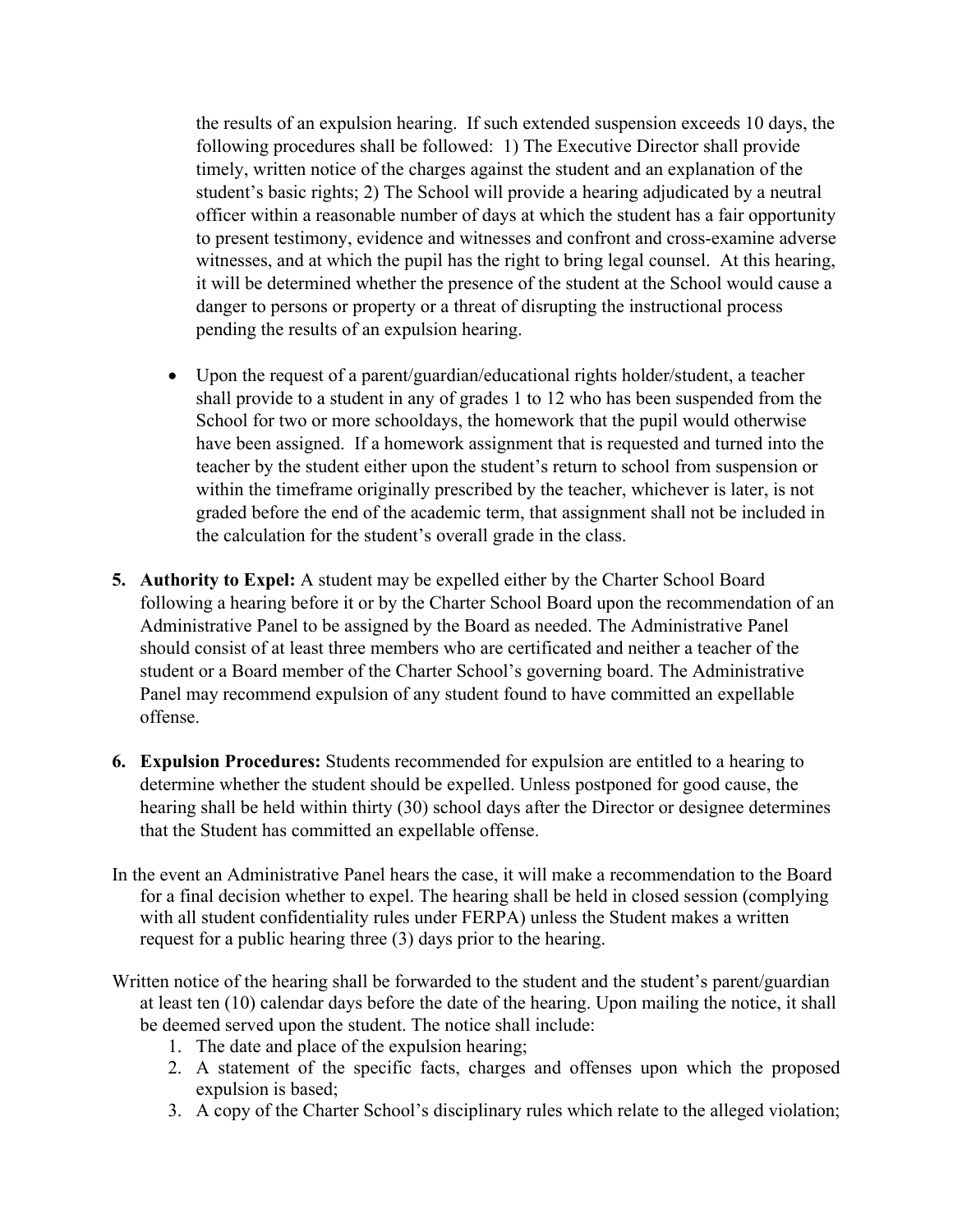- 4. Notification of the student's or parent/guardian's obligation to provide information about the student's status at the Charter School to any other school district or school to which the student seeks enrollment;
- 5. The opportunity for the student or the student's parent/guardian to appear in person or to employ and be represented by counsel or a non-attorney advisor;
- 6. The right to inspect and obtain copies of all documents to be used at the hearing;
- 7. The opportunity to present testimony, evidence and witnesses and confront and question all witnesses who testify at the hearing;
- 8. The opportunity to question all evidence presented and to present oral and documentary evidence on the student's behalf including witnesses.
- **7. Special Procedures for Expulsion Hearings Involving Sexual Assault or Battery Offenses:**  The Charter School may, upon a finding of good cause, determine that the disclosure of either the identity of the witness or the testimony of that witness at the hearing, or both, would subject the witness to an unreasonable risk of psychological or physical harm. Upon this determination, the testimony of the witness may be presented at the hearing in the form of sworn declarations that shall be examined only by the Charter School or the hearing officer. Copies of these sworn declarations, edited to delete the name and identity of the witness, shall be made available to the student.
	- The complaining witness in any sexual assault or battery case must be provided with a copy of the applicable disciplinary rules and advised of his/her right to (a) receive five days' notice of his/her scheduled testimony, (b) have up to two (2) adult support persons of his/her choosing present in the hearing at the time he/she testifies, which may include a parent, guardian, or legal counsel, and (c) elect to have the hearing closed while testifying.
	- The Charter School must also provide the victim a room separate from the hearing room for the complaining witness' use prior to and during breaks in testimony.
	- At the discretion of the entity conducting the expulsion hearing, the complaining witness shall be allowed periods of relief from examination and cross-examination during which he or she may leave the hearing room.
	- The entity conducting the expulsion hearing may also arrange the seating within the hearing room to facilitate a less intimidating environment for the complaining witness.
	- The entity conducting the expulsion hearing may also limit time for taking the testimony of the complaining witness to the hours he/she is normally in school, if there is no good cause to take the testimony during other hours.
	- Prior to a complaining witness testifying, the support persons must be admonished that the hearing is confidential. Nothing in the law precludes the person presiding over the hearing from removing a support person whom the presiding person finds is disrupting the hearing. The entity conducting the hearing may permit any one of the support persons for the complaining witness to accompany him or her to the witness stand.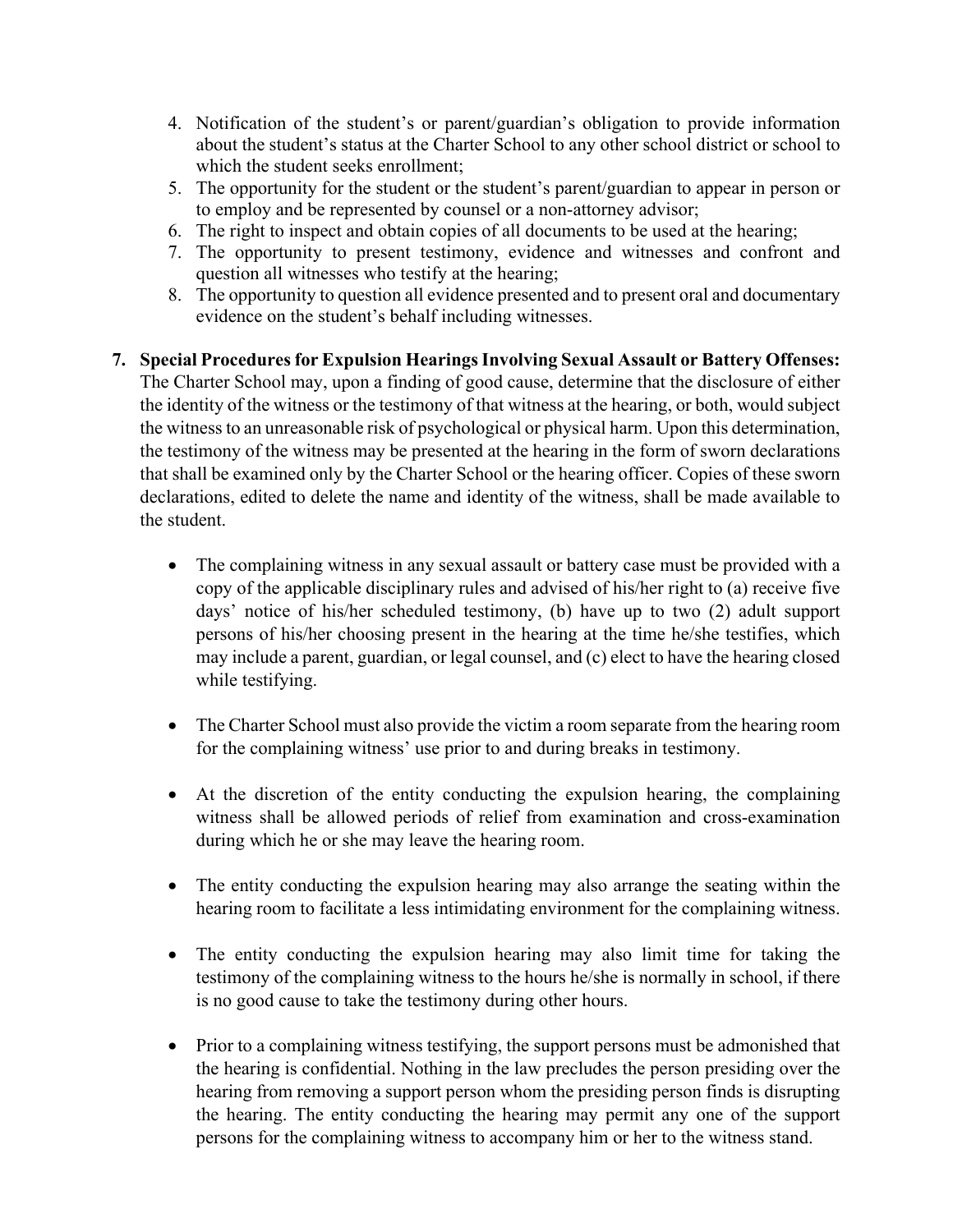- If one or both of the support persons is also a witness, the Charter School must present evidence that the witness' presence is both desired by the witness and will be helpful to the Charter School. The person presiding over the hearing shall permit the witness to stay unless it is established that there is a substantial risk that the testimony of the complaining witness would be influenced by the support person, in which case the presiding official shall admonish the support person or persons not to prompt, sway, or influence the witness in any way. Nothing shall preclude the presiding officer from exercising his or her discretion to remove a person from the hearing whom he or she believes is prompting, swaying, or influencing the witness.
- The testimony of the support person shall be presented before the testimony of the complaining witness and the complaining witness shall be excluded from the courtroom during that testimony.
- Especially for charges involving sexual assault or battery, if the hearing is to be conducted in public at the request of the student being expelled, the complaining witness shall have the right to have his/her testimony heard in a closed session when testifying at a public meeting would threaten serious psychological harm to the complaining witness and there are no alternative procedures to avoid the threatened harm. The alternative procedures may include videotaped depositions or contemporaneous examination in another place communicated to the hearing room by means of closed-circuit television.
- Evidence of specific instances of a complaining witness' prior sexual conduct is presumed inadmissible and shall not be heard absent a determination by the person conducting the hearing that extraordinary circumstances exist requiring the evidence be heard. Before such a determination regarding extraordinary circumstance can be made, the witness shall be provided notice and an opportunity to present opposition to the introduction of the evidence. In the hearing on the admissibility of the evidence, the complaining witness shall be entitled to be represented by a parent, legal counsel, or other support person. Reputation or opinion evidence regarding the sexual behavior of the complaining witness is not admissible for any purpose.
- **8. Record of Hearing:** A record of the hearing shall be made and may be maintained by any means, including electronic recording, as long as a reasonably accurate and complete written transcription of the proceedings can be made.
- **9. Presentation of Evidence:** While technical rules of evidence do not apply to expulsion hearings, evidence may be admitted and used as proof only if it is the kind of evidence on which reasonable persons can rely in the conduct of serious affairs. A recommendation by the Administrative Panel to expel must be supported by substantial evidence that the student committed an expellable offense. Findings of fact shall be based solely on the evidence at the hearing. While hearsay evidence is admissible, no decision to expel shall be based solely on hearsay. Sworn declarations may be admitted as testimony from witnesses of whom the Board or Administrative Panel determines that disclosure of their identity or testimony at the hearing may subject them to an unreasonable risk of physical or psychological harm.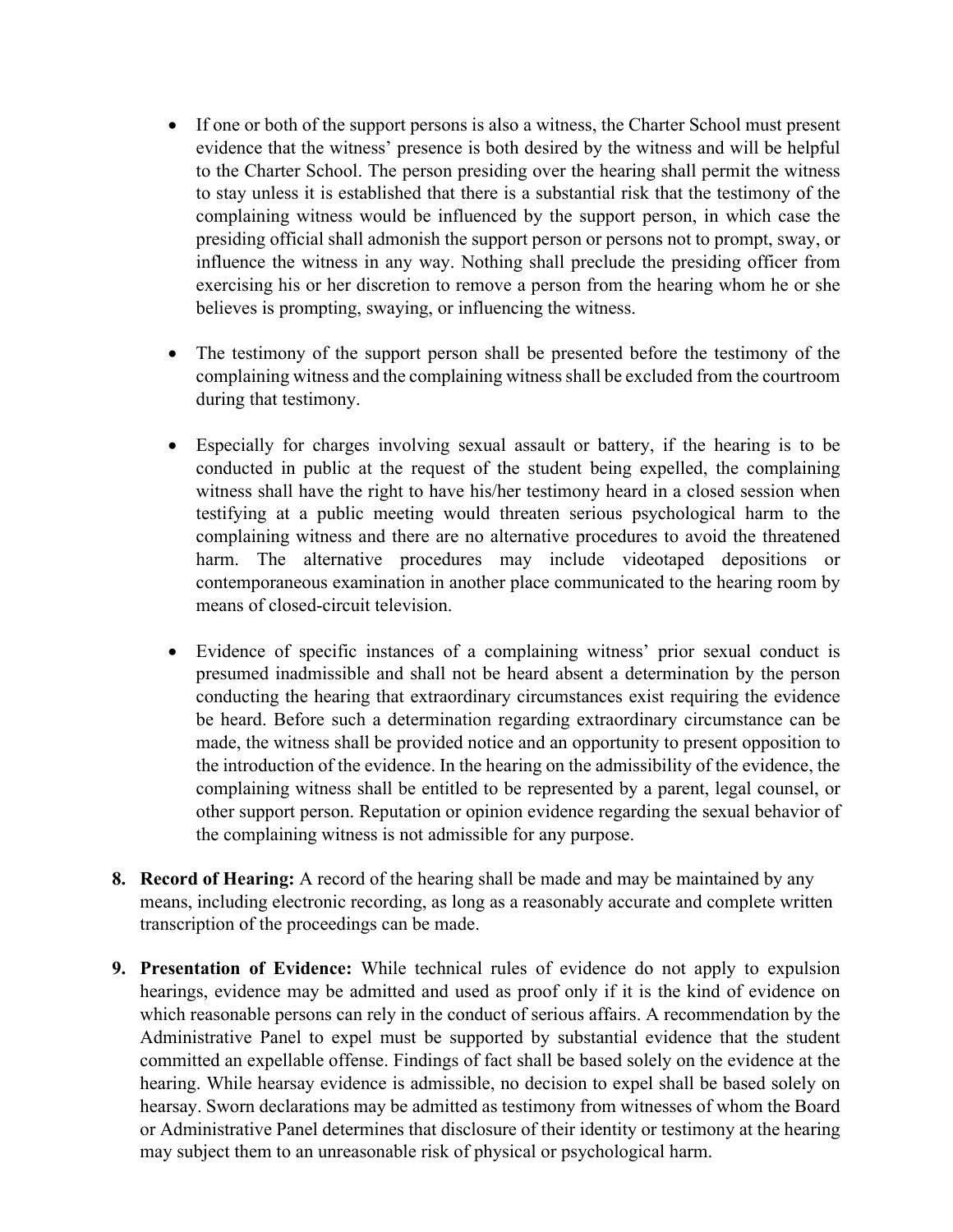- If, due to a written request by the expelled student, the hearing is held at a public meeting, and the charge is committing or attempting to commit a sexual assault or committing a sexual battery as defined in Education Code Section 48900, a complaining witness shall have the right to have his or her testimony heard in a session closed to the public.
- The decision of the Administrative Panel shall be in the form of written findings of fact and a written recommendation to the Board who will make a final determination regarding the expulsion. The final decision by the Board shall be made within ten (10) school days following the conclusion of the hearing.
- If the Administrative Panel decides not to recommend expulsion, the student shall immediately be returned to his/her educational program.
- **10. Written Notice to Expel:** The Director or designee, following a decision of the Board to expel, shall send written notice of the decision to expel, including the Board's adopted findings of fact, to the student or parent/guardian. This notice shall also include the following: (a) Notice of the specific offense committed by the student; and (b) Notice of the student's or parent/guardian's obligation to inform any new district in which the student seeks to enroll of the student's status with the Charter School.
- The Director or designee shall send a copy of the written notice of the decision to expel to the authorizer. This notice shall include the following: (a) The student's name; and (b) The specific expellable offense committed by the student.
- **11. Disciplinary Records:** The Charter School shall maintain records of all student suspensions and expulsions at the Charter School. Such records shall be made available to the authorizer upon request.
- **12. Expelled Students/Alternative Education:** Students who are expelled shall be responsible for seeking alternative education programs including, but not limited to, programs within the County or their school district of residence. The Charter School shall work cooperatively with parents/guardians as requested by parents/guardians or by the school district of residence to assist with locating alternative placements during expulsion.
- **13. Rehabilitation Plans:** Students who are expelled from the Charter School shall be given a rehabilitation plan upon expulsion as developed by the Board at the time of the expulsion order, which may include, but is not limited to, periodic review as well as assessment at the time of review for readmission. The rehabilitation plan should include a date not later than one year from the date of expulsion when the student may reapply to the Charter School for readmission.
- **14. Readmission:** The decision to readmit a student or to admit a previously expelled student from another school district or charter school shall be in the sole discretion of the Board following a meeting with the Director or designee and the student and guardian or representative to determine whether the student has successfully completed the rehabilitation plan and to determine whether the student poses a threat to others or will be disruptive to the school environment. The Director or designee shall make a recommendation to the Board